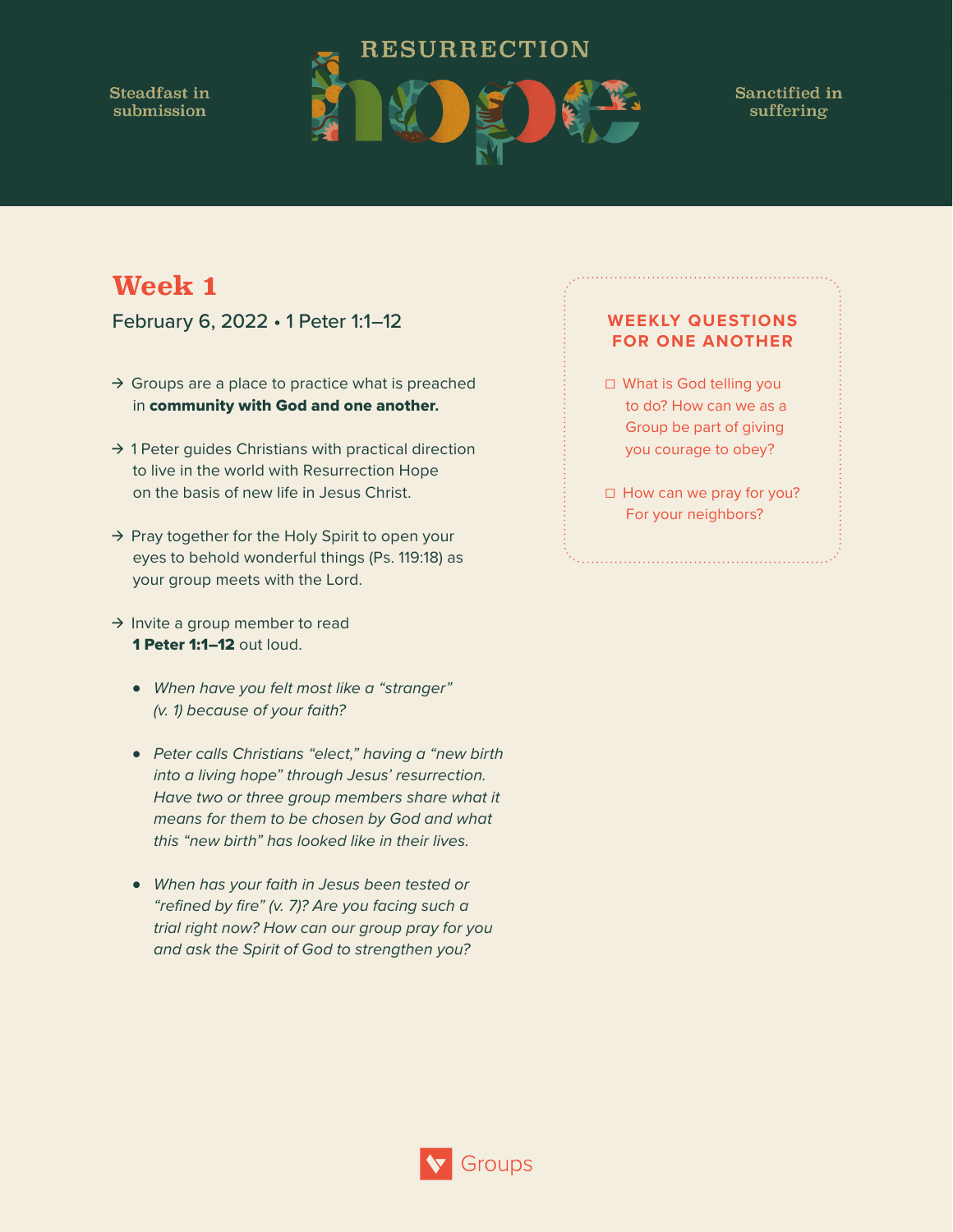Steadfast in submission



Sanctified in suffering

# **Week 2**

February 13, 2022 • 1 Peter 1:13–25

- $\rightarrow$  Groups are a place to practice what is preached in community with God and one another**.**
- $\rightarrow$  1 Peter guides Christians with practical direction to live in the world with Resurrection Hope on the basis of new life in Jesus Christ.
- $\rightarrow$  Pray together for the Holy Spirit to open your eyes to behold wonderful things (Ps. 119:18) as your group meets with the Lord.
- $\rightarrow$  Invite a group member to read 1 Peter 1:13–25 out loud.
	- *Looking at 1:13–16 together, discuss what kind of holiness Peter calls us to (hint: look for the imperative commands that tell you to do something).*
	- *How should this collective call to holiness impact you at home, work, and in your relationships this week? How does that interact with Peter's immediate command to "live your lives as strangers here in reverent fear" (v. 17)?*
	- *Which of the commands or characteristics of 1:13–16 is the greatest challenge for you?*
	- *How can verses 17–25 help you as you face the stress and challenges of this week? Share these as a group and make aspects of these verses your spoken prayers over one another.*

- ☐ What is God telling you to do? How can we as a Group be part of giving you courage to obey?
- □ How can we pray for you? For your neighbors?

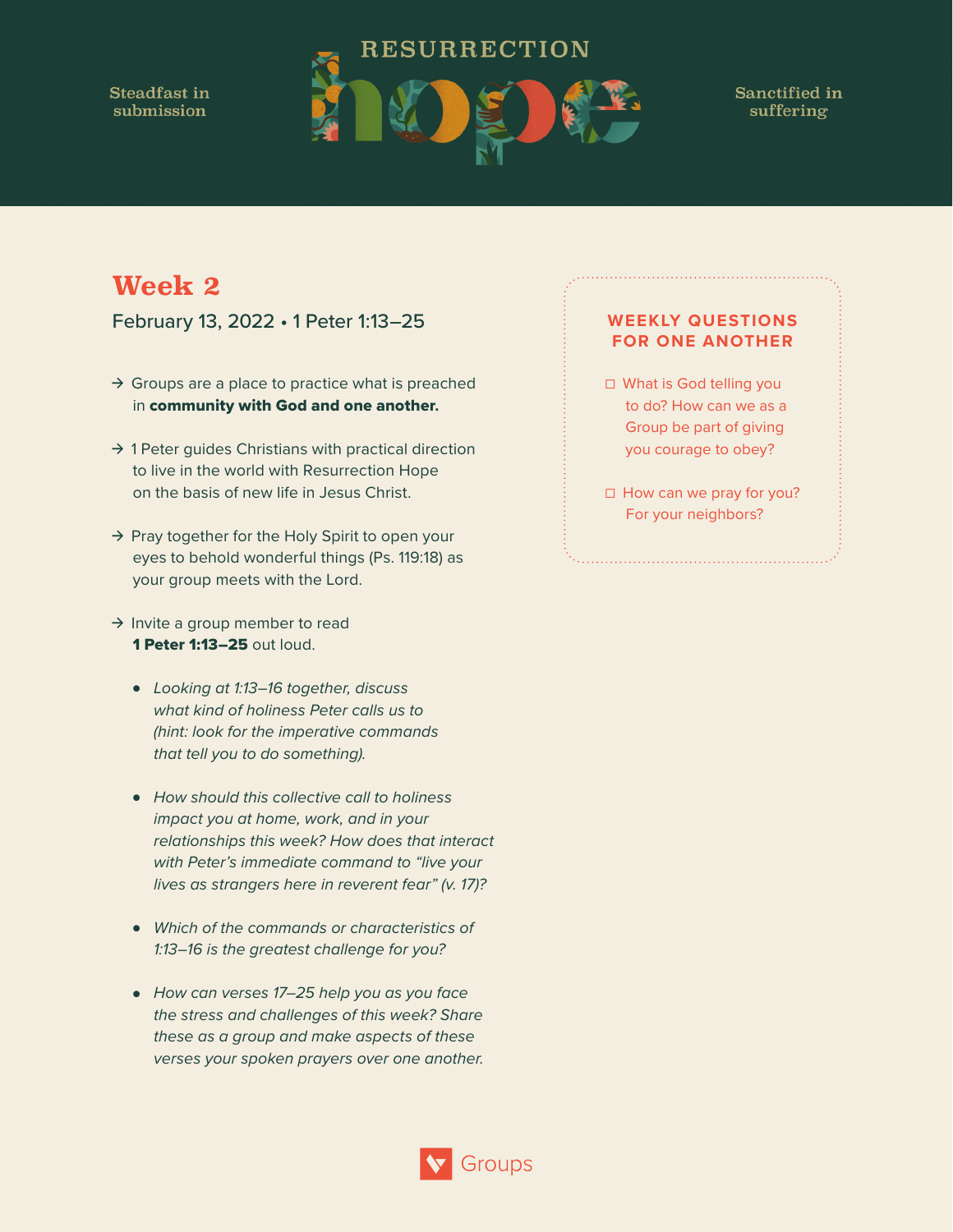Steadfast in submission



Groups

Sanctified in suffering

# **Week 3**

February 20, 2022 • 1 Peter 2:1–10

- $\rightarrow$  Groups are a place to practice what is preached in community with God and one another**.**
- $\rightarrow$  1 Peter guides Christians with practical direction to live in the world with Resurrection Hope on the basis of new life in Jesus Christ.
- $\rightarrow$  Pray together for the Holy Spirit to open your eyes to behold wonderful things (Ps. 119:18) as your group meets with the Lord.
- $\rightarrow$  Invite a group member to read 1 Peter 2:1-10 out loud.
	- *What is Peter commanding believers to do in this section of the letter? Share what you see (hint: look for the imperative commands that tell the recipients to do something).*
	- *What is Peter describing as the process God is undertaking in the lives of believers in this section of his letter? Share what you see (hint: look for what he is saying is happening to the recipients of the letter).*
	- *Read again out loud Peter's description of you and other Christians in verses 9–10. What does this mean for our identity, belonging, and purpose with one another?*

- ☐ What is God telling you to do? How can we as a Group be part of giving you courage to obey?
- □ How can we pray for you? For your neighbors?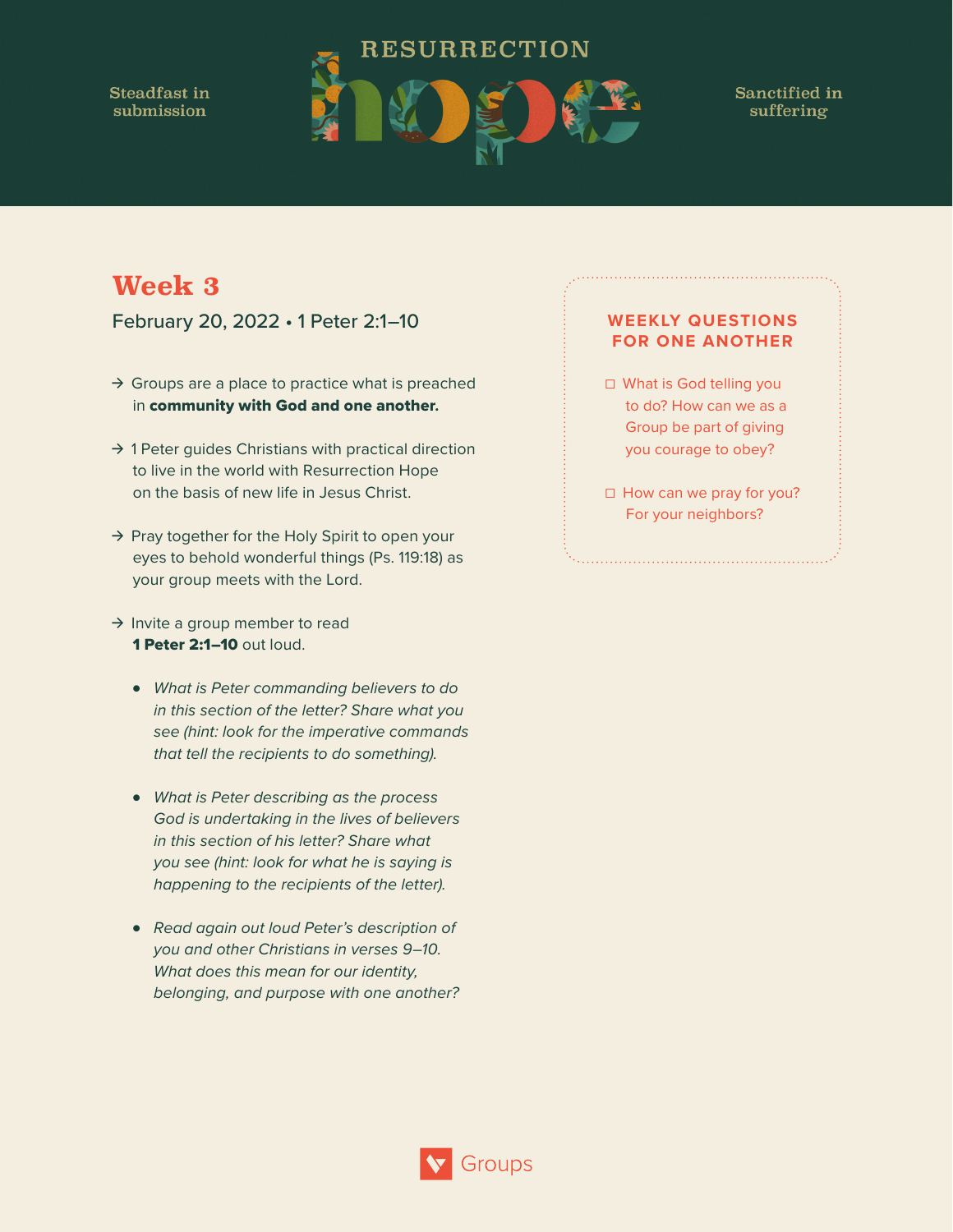**Steadfast in** submission



Sanctified in suffering

# **Week 4**

February 27, 2022 • 1 Peter 2:11–17

- $\rightarrow$  Groups are a place to practice what is preached in community with God and one another**.**
- $\rightarrow$  1 Peter guides Christians with practical direction to live in the world with Resurrection Hope on the basis of new life in Jesus Christ.
- → Pray together for the Holy Spirit to open your eyes (Ps. 119:18) as your group meets with the Lord.
- $\rightarrow$  Invite a group member to read 1 Peter 2:11-17.
	- *Read again out loud Peter's description of you and other Christians in verses 9–11. What does this mean for our identity, belonging, and purpose with one another? What does it mean for how we relate to one another in real life?*
	- *How does Peter command Christians to behave toward government authorities (verses 13–17)?*
	- *In Peter's time, persecution and slavery made submitting to government authorities very difficult, to say the least. What makes it difficult in our time?*
	- *Consider together the other places in the New Testament where we are given guidance on interacting as "aliens and strangers" with governments: Mark 11:15–16, 15:1–15; Acts 16:35–37. Read these passages out loud as a group. Make aspects of these passages your spoken prayers together.*

- ☐ What is God telling you to do? How can we as a Group be part of giving you courage to obey?
- □ How can we pray for you? For your neighbors?

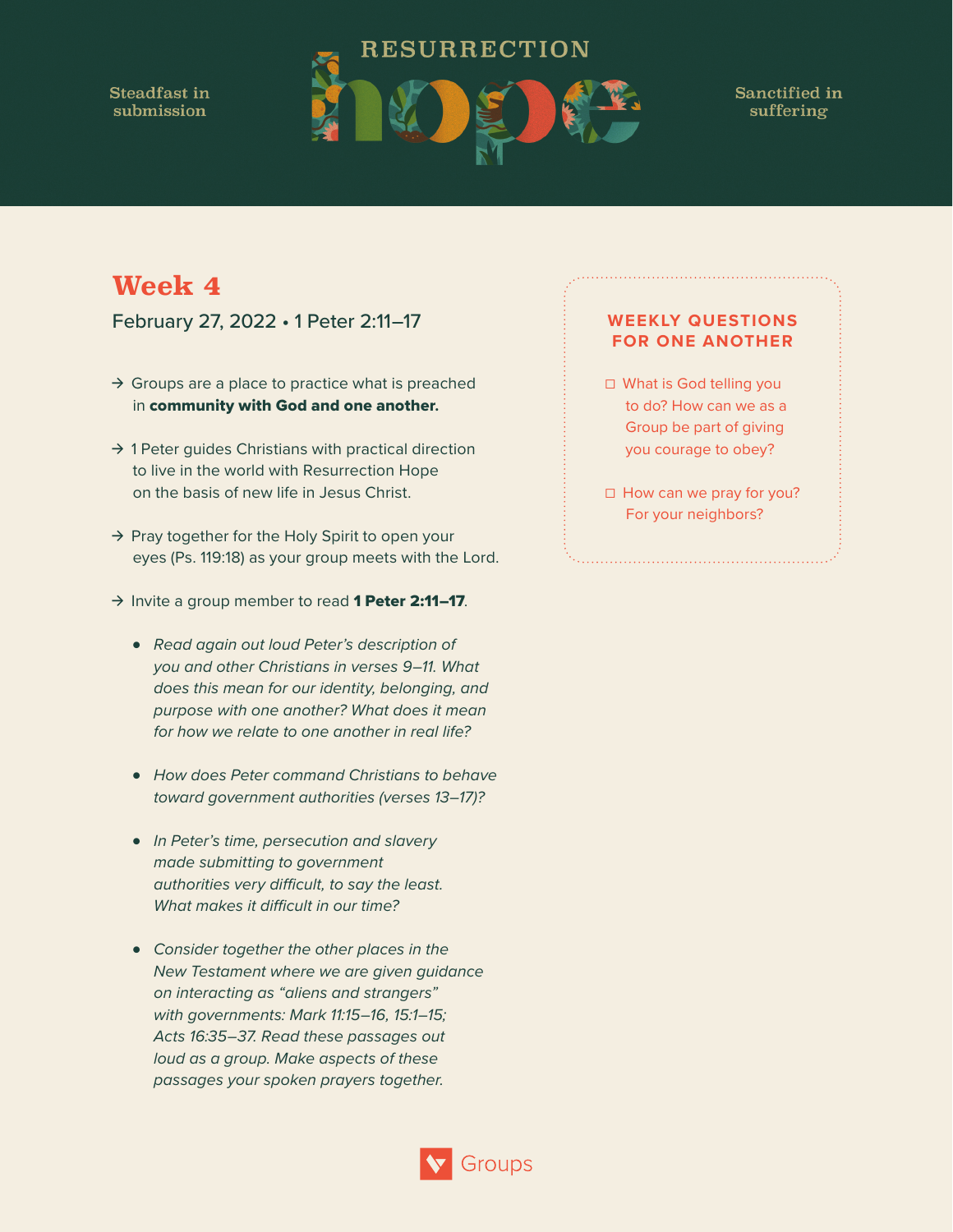Steadfast in submission



Sanctified in suffering

# **Week 5**

March 6, 2022 • 1 Peter 2:18–25

- $\rightarrow$  Groups are a place to practice what is preached in community with God and one another**.**
- $\rightarrow$  1 Peter guides Christians with practical direction to live in the world with Resurrection Hope on the basis of new life in Jesus Christ.
- → Pray together for the Holy Spirit to open your eyes (Ps. 119:18) as your group meets with the Lord.
- $\rightarrow$  Invite a group member to read 1 Peter 2:18-25.
	- *Suffering is an aspect of life and the Bible does not shy away from discussing it. Verse 21 says of suffering, "To this you were called." How does this impact your view of the Christian life?*
	- *Peter presents to us Jesus' example of suffering "that you should follow in his steps" (v. 21). How can Christ's example help us when we are mistreated, either as an individual or as a group of Christians?*
	- *Do you ever feel like you are a "sheep going astray"? How can we pray for you? Is there anyone who is suffering in your household? Family? Friends? The group can focus on these requests in prayer time together.*
	- *Use verses 23–25 as inspiration for your prayer time together. Thank Jesus for what He came to endure and conquer, for His example, and how He has rescued us "like sheep going astray."*

- ☐ What is God telling you to do? How can we as a Group be part of giving you courage to obey?
- □ How can we pray for you? For your neighbors?

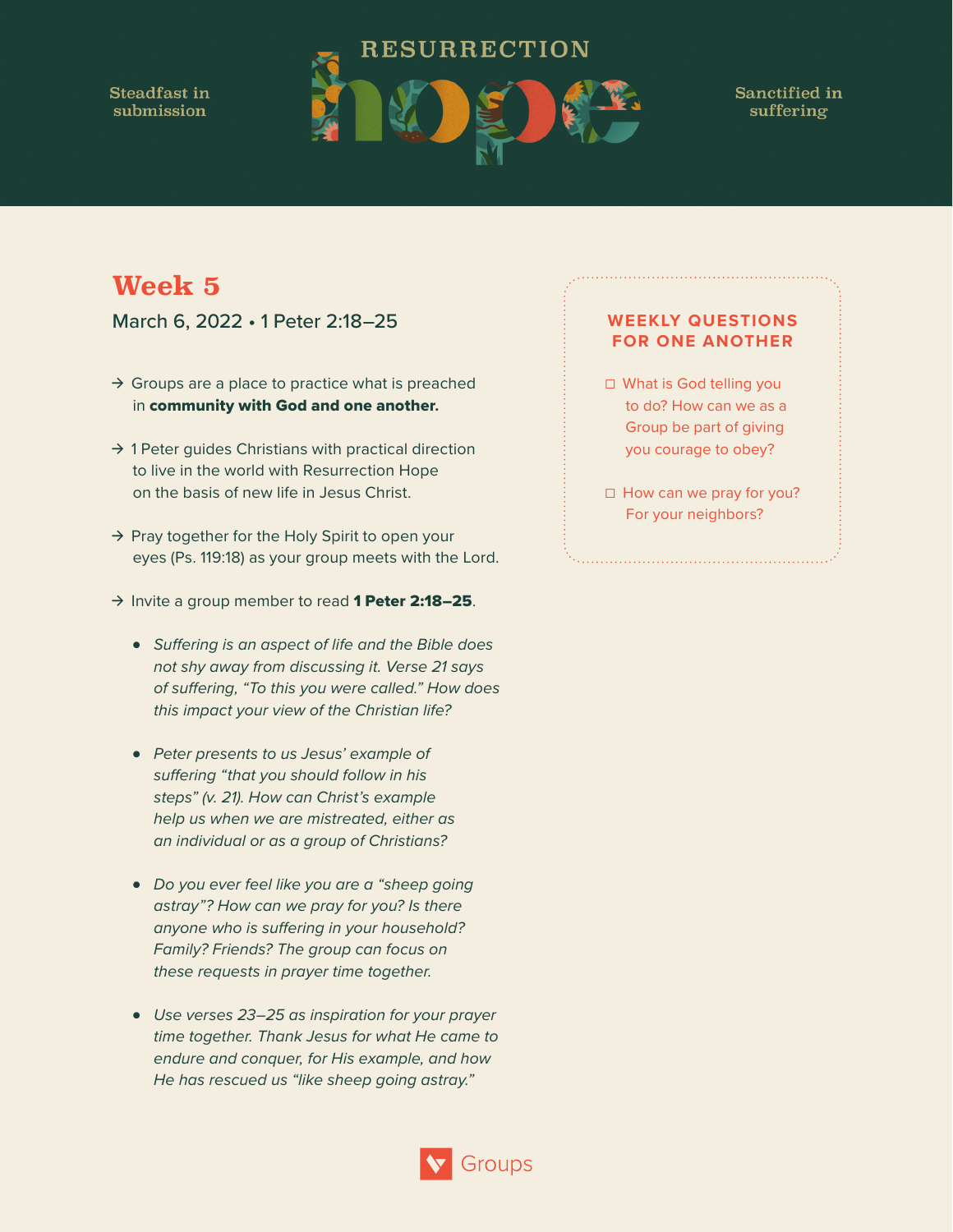Steadfast in submission



Sanctified in suffering

## **Week 6**

March 13, 2022 • 1 Peter 3:1–12

- $\rightarrow$  Groups are a place to practice what is preached in community with God and one another**.**
- $\rightarrow$  1 Peter guides Christians with practical direction to live in the world with Resurrection Hope on the basis of new life in Jesus Christ.
- $\rightarrow$  Pray together for the Holy Spirit to open your eyes to behold wonderful things (Ps. 119:18) as your group meets with the Lord.
- $\rightarrow$  Invite a group member to read 1 Peter 3:1–12 out loud.
	- *When "submit" is used in the New Testament, it is voluntary, not forced or coerced. Peter never advocates that any spouse stay in a cruel situation. In this light, what is the fruit of a marriage built on voluntary submission and consideration of each other?*
	- *Considering beauty, how does Peter's encouragement to the beauty of "your inner self, the unfading beauty of a gentle and quiet spirit" resonate in our culture?*
	- *What can hinder a husband's prayers (v. 7)?*
	- *How are we to live if we hope to "love life and see good days" (v. 10)?*
	- *How does Peter's quoting Psalm 34 (verses 10–12) summarize all he has said in 2:11–3:9?*

- ☐ What is God telling you to do? How can we as a Group be part of giving you courage to obey?
- □ How can we pray for you? For your neighbors?

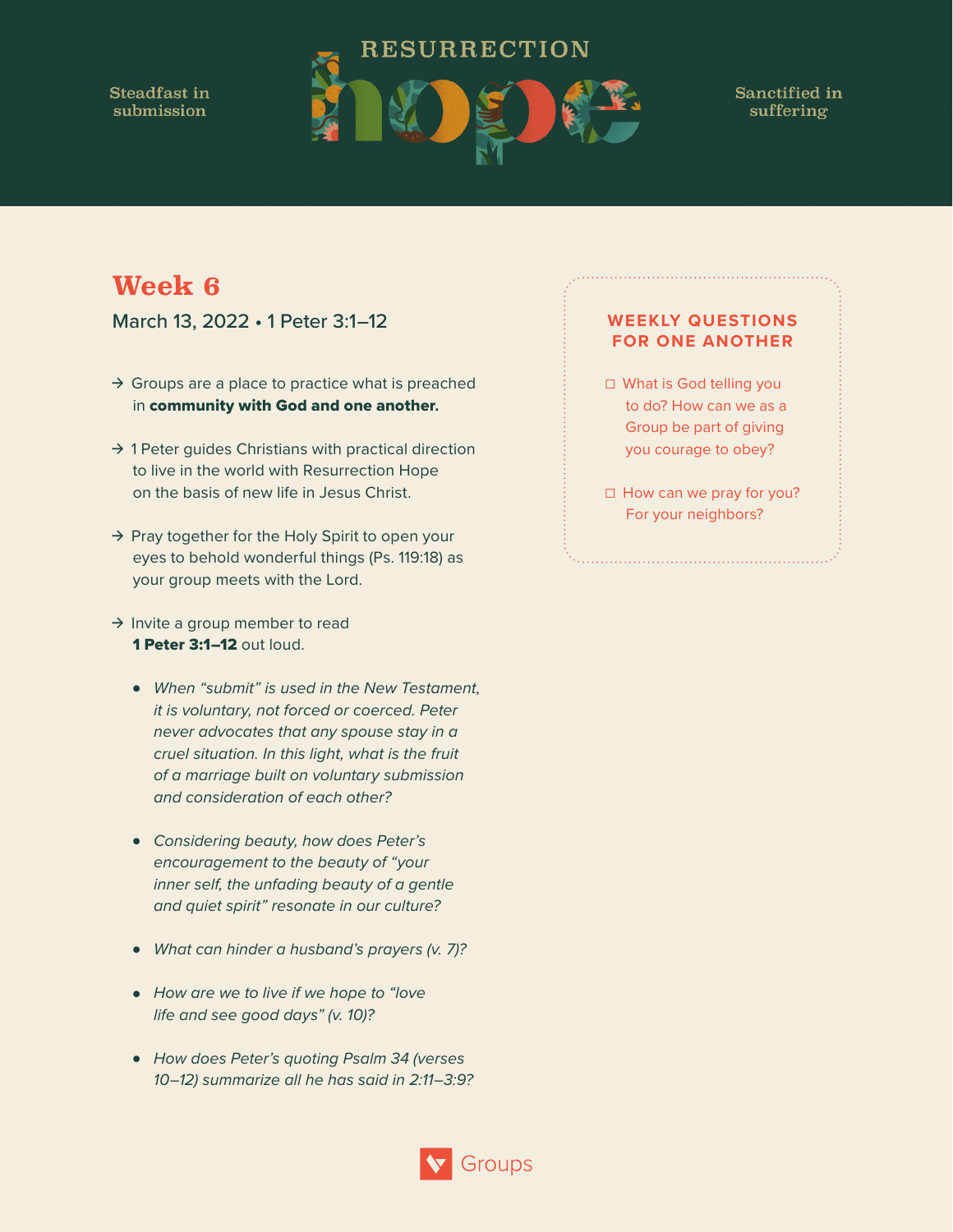**Steadfast in** submission



Sanctified in suffering

# **Week 7**

March 20, 2022 • 1 Peter 3:13–22

- $\rightarrow$  Groups are a place to practice what is preached in community with God and one another**.**
- $\rightarrow$  1 Peter guides Christians with practical direction to live in the world with Resurrection Hope on the basis of new life in Jesus Christ.
- $\rightarrow$  Pray together for the Holy Spirit to open your eyes to behold wonderful things (Ps. 119:18) as your group meets with the Lord.
- $\rightarrow$  Invite a group member to read 1 Peter 3:13–22 out loud.
	- *How does Peter teach evangelism in verses 15–16? What does this look like in a modern-day believer's life?*
	- *How does hope change our behavior toward others and cause them to ask?*
	- *What hope is Peter trying to give suffering believers in verses 17–22?*
	- *Have you faced hopelessness? How did God help you?*
	- *Are you facing hopelessness or fears (v. 14)? How can we pray for you? How can we help?*

- ☐ What is God telling you to do? How can we as a Group be part of giving you courage to obey?
- □ How can we pray for you? For your neighbors?

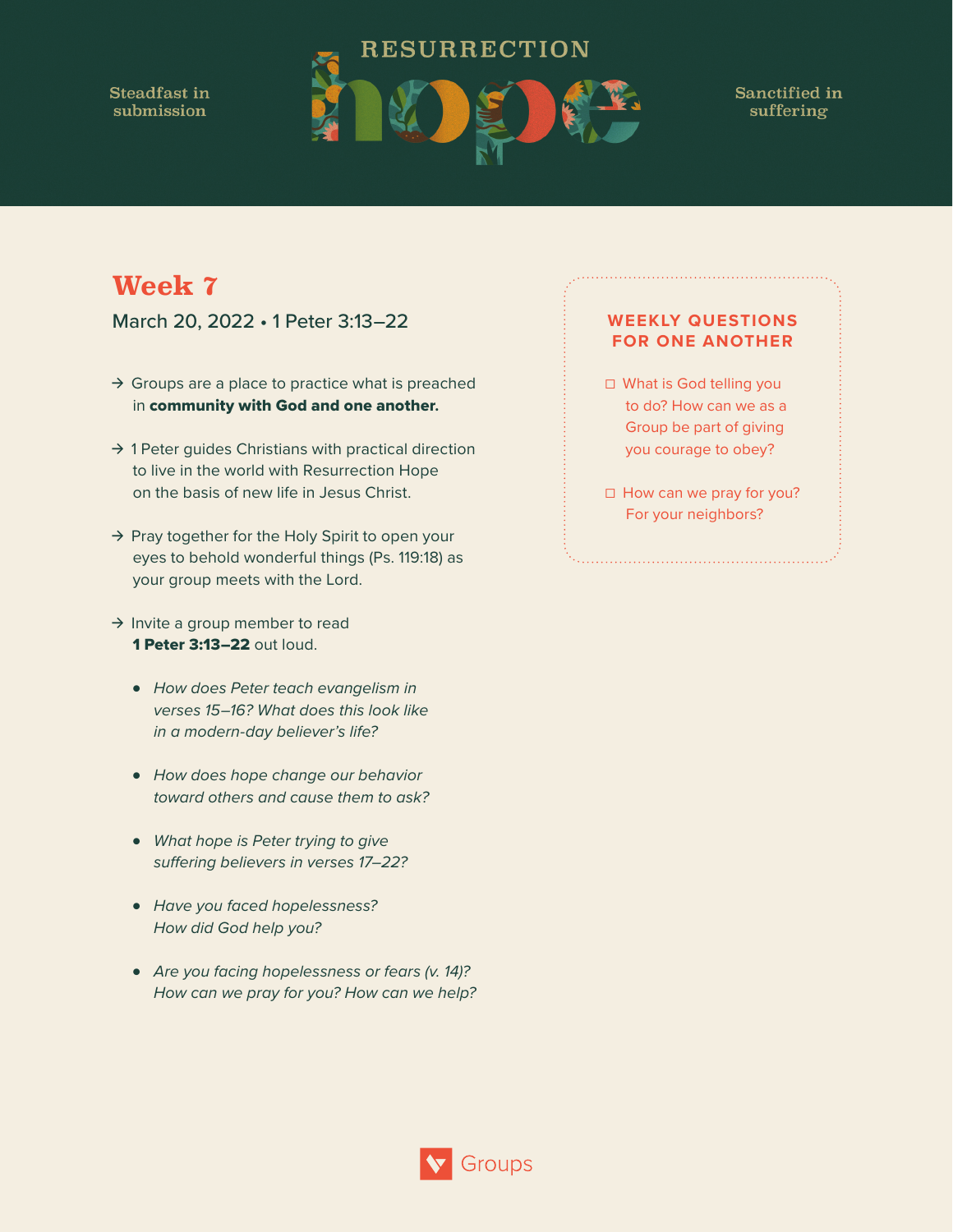Steadfast in submission



Sanctified in suffering

# **Week 8**

March 27, 2022 • 1 Peter 4:1–11

- $\rightarrow$  Groups are a place to practice what is preached in community with God and one another**.**
- $\rightarrow$  1 Peter guides Christians with practical direction to live in the world with Resurrection Hope on the basis of new life in Jesus Christ.
- $\rightarrow$  Pray together for the Holy Spirit to open your eyes to behold wonderful things (Ps. 119:18) as your group meets with the Lord.
- $\rightarrow$  Invite a group member to read 1 Peter 4:1–11 out loud.
	- *Was there a time in your life when suffering changed you in the way described in verses 1–2? What suffering have you faced that you would call such a turning point in your journey with Jesus?*
	- *Has your following Jesus upset your nonbelieving friends or family members? Pray as a group over those members and situations that are shared.*
	- *Compare your current reality to the one commanded in verses 7–11. Where do you need prayer? How can the group pray together so that we can live this kind of love in our lives together?*

Groups

- ☐ What is God telling you to do? How can we as a Group be part of giving you courage to obey?
- □ How can we pray for you? For your neighbors?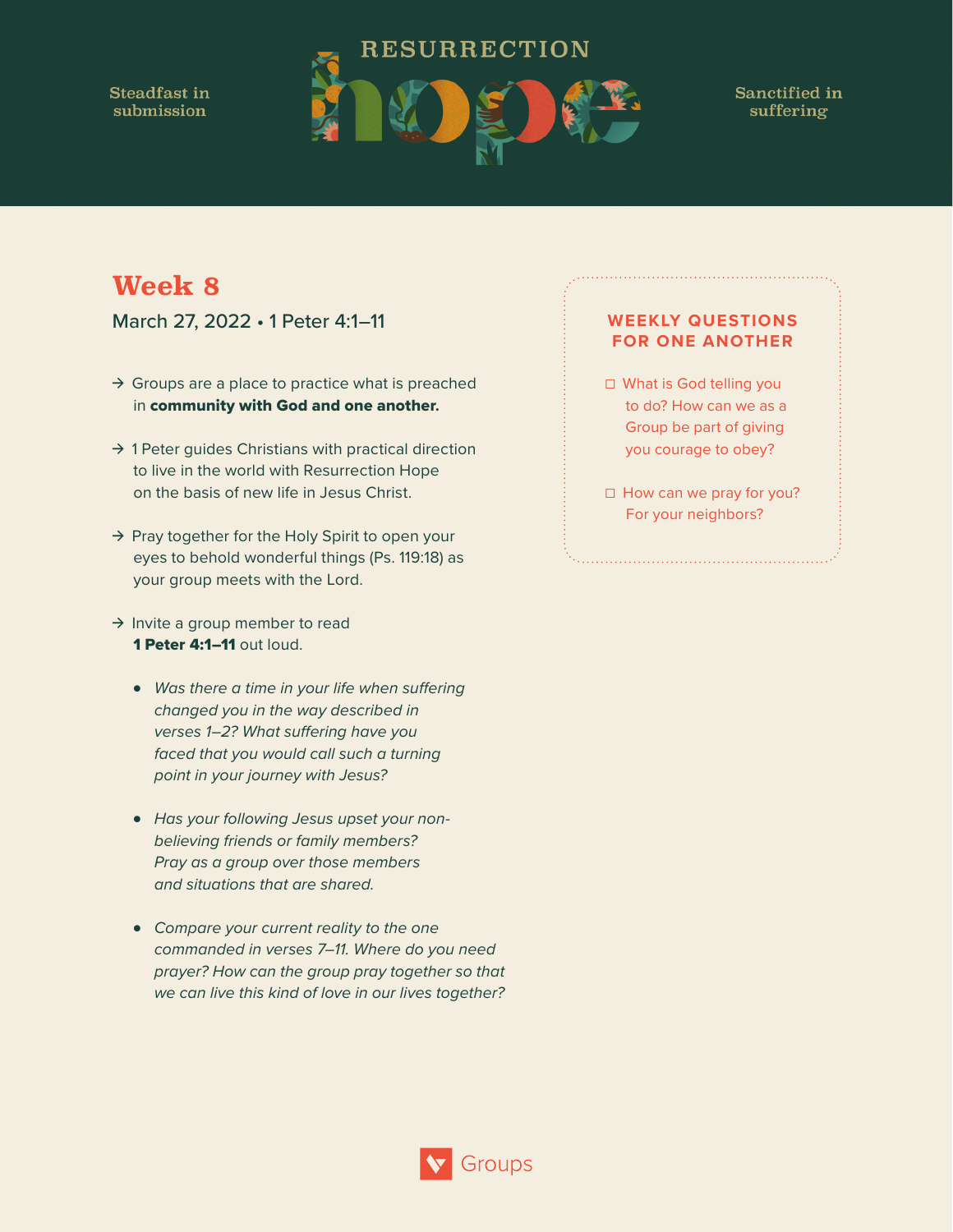Steadfast in submission



Sanctified in suffering

# **Week 9**

April 3, 2022 • 1 Peter 4:12–19

- $\rightarrow$  Groups are a place to practice what is preached in community with God and one another**.**
- $\rightarrow$  1 Peter guides Christians with practical direction to live in the world with Resurrection Hope on the basis of new life in Jesus Christ.
- $\rightarrow$  Pray together for the Holy Spirit to open your eyes to behold wonderful things (Ps. 119:18) as your group meets with the Lord.
- $\rightarrow$  Invite a group member to read 1 Peter 4:12–19 out loud.
	- *Is there anyone suffering physical pain or emotional pain in our group? Spend time praying together over one another as members share.*
	- *What false assumption does Peter set straight in verse 12?*
	- *How has the reality of verse 16 looked in your life?*
	- *What form does your suffering for Christ take? Share and pray verse 19 over one another.*

- ☐ What is God telling you to do? How can we as a Group be part of giving you courage to obey?
- □ How can we pray for you? For your neighbors?